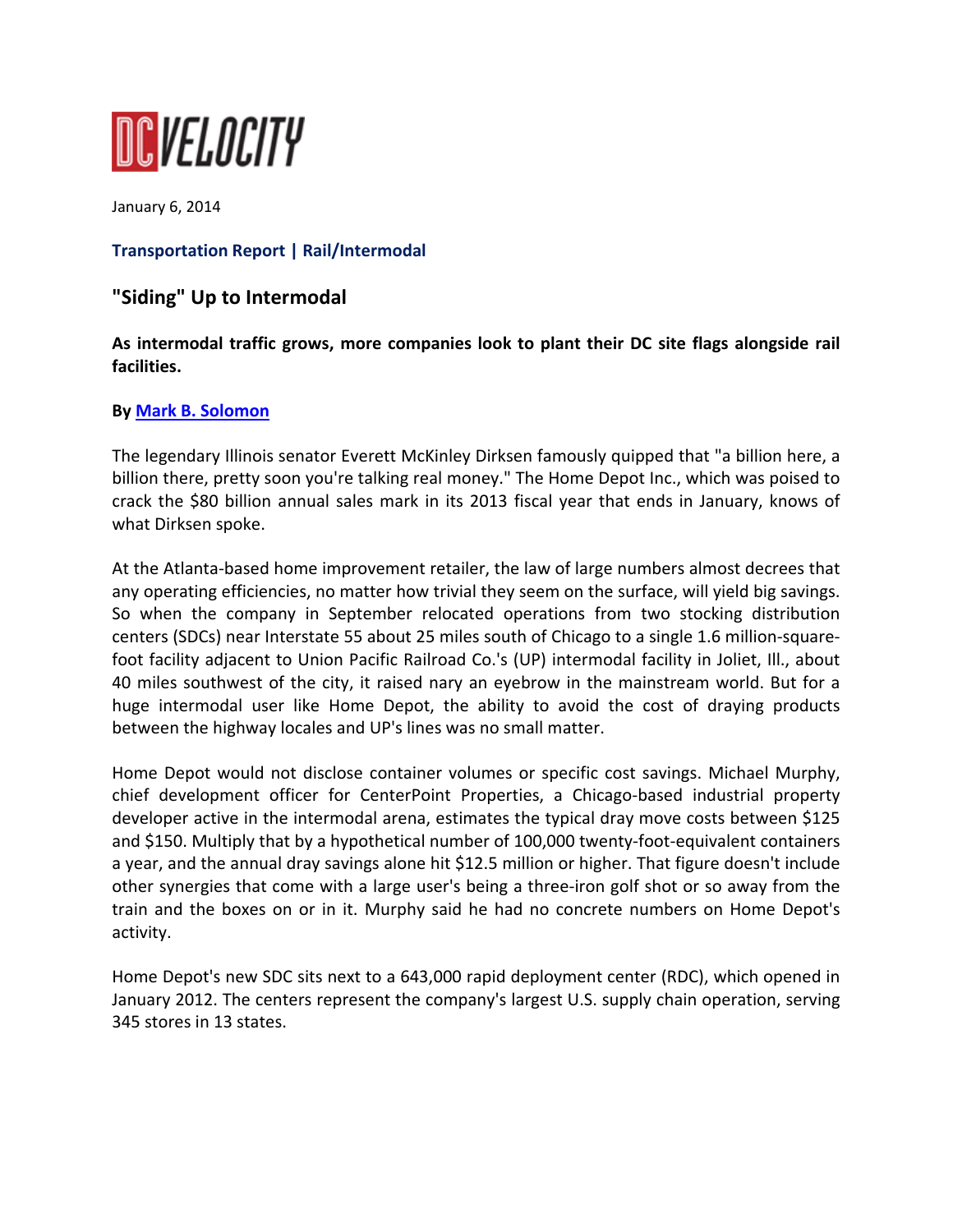#### **SPACE NEAR THEM THAR RAILS!**

Welcome to the next logistics land rush. As demand increases for intermodal transportation total third‐quarter 2013 traffic rose 4.7 percent from the 2012 period, according to the Intermodal Association of North America—businesses are taking a hard look at locating or relocating their DCs near intermodal yards. Of the 225 million square feet of DC space under development in the U.S., about one‐third is at or close to an intermodal facility, according to John H. Boyd, head of The Boyd Co. Inc., a site selection firm in Princeton, N.J. Boyd said that is about twice the ratio of several years ago, though he didn't have hard numbers to support the estimate.

Boyd said among the factors driving property demand near intermodal yards are Canadian companies searching for bargains in U.S. real estate and e‐commerce players like Amazon.com, which operates a DC in Tracy, Calif., close to a line served by the Burlington Northern Santa Fe Railway (BNSF). Another is the rail industry's success in promoting intermodal's environmental virtues, an approach that Boyd said has been successful with his firm's clients.

According to a soon‐to‐be‐completed study by Chicago‐based real estate services and logistics firm Jones Lang LaSalle, the six Class I railroads—BNSF, UP, CSX Corp., Norfolk Southern Corp., and the U.S. operations of Canadian National Inc. and Canadian Pacific Corp.—operate 164 intermodal facilities in the U.S. and 19 in Canada. The study, which will quantify the growth of distribution centers and other real estate attributable to intermodal facilities, is to be published in early 2014.

In eastern Pennsylvania's Lehigh Valley; the Kansas City suburb of Edgarton, Kan.; Joliet and Elwood, Ill.—the latter being home to a BNSF intermodal yard where Wal-Mart Stores Inc. has two DCs totaling 3.4 million square feet—the Dallas/Fort Worth Metroplex; Memphis, Tenn.; and the "Inland Empire" east of Los Angeles, land is being snapped up for intermodal development. In the Lehigh Valley, a straight rail shot to and from New Jersey's Port of Elizabeth and a gateway to the densely populated New York, New Jersey, and Philadelphia metro areas, there are 45 million square feet of industrial property within 15 miles of an Norfolk Southern intermodal yard, according to Jake Terkanian, Wayne, Pa.‐based vice president of development giant CBRE's Global Industrial Services Group. Of that acreage, only 5 percent sits vacant, Terkanian said.

In Bethlehem, Pa., on the Lehigh Valley's eastern side, Wal‐Mart has two buildings, totaling 2.4 million square feet, that are so close to the tracks that trucks can shuttle boxes on a private road without ever treading on public infrastructure, Terkanian said.

In Edgarton, about 25 miles southwest of Kansas City, where BNSF opened an intermodal facility on Oct. 17, there are 20 million square feet of land either developed and occupied, in the process of development, or available for occupancy, according to Chris J.F. Gutierrez, president of KC SmartPort, a nonprofit economic and logistics development organization. Today, Demdaco, a maker of gift and home d $\overline{A}$ ©cor products, occupies a 326,000-square-foot DC next to the yard. A 500,000‐square‐foot facility will be ready for occupancy in February, and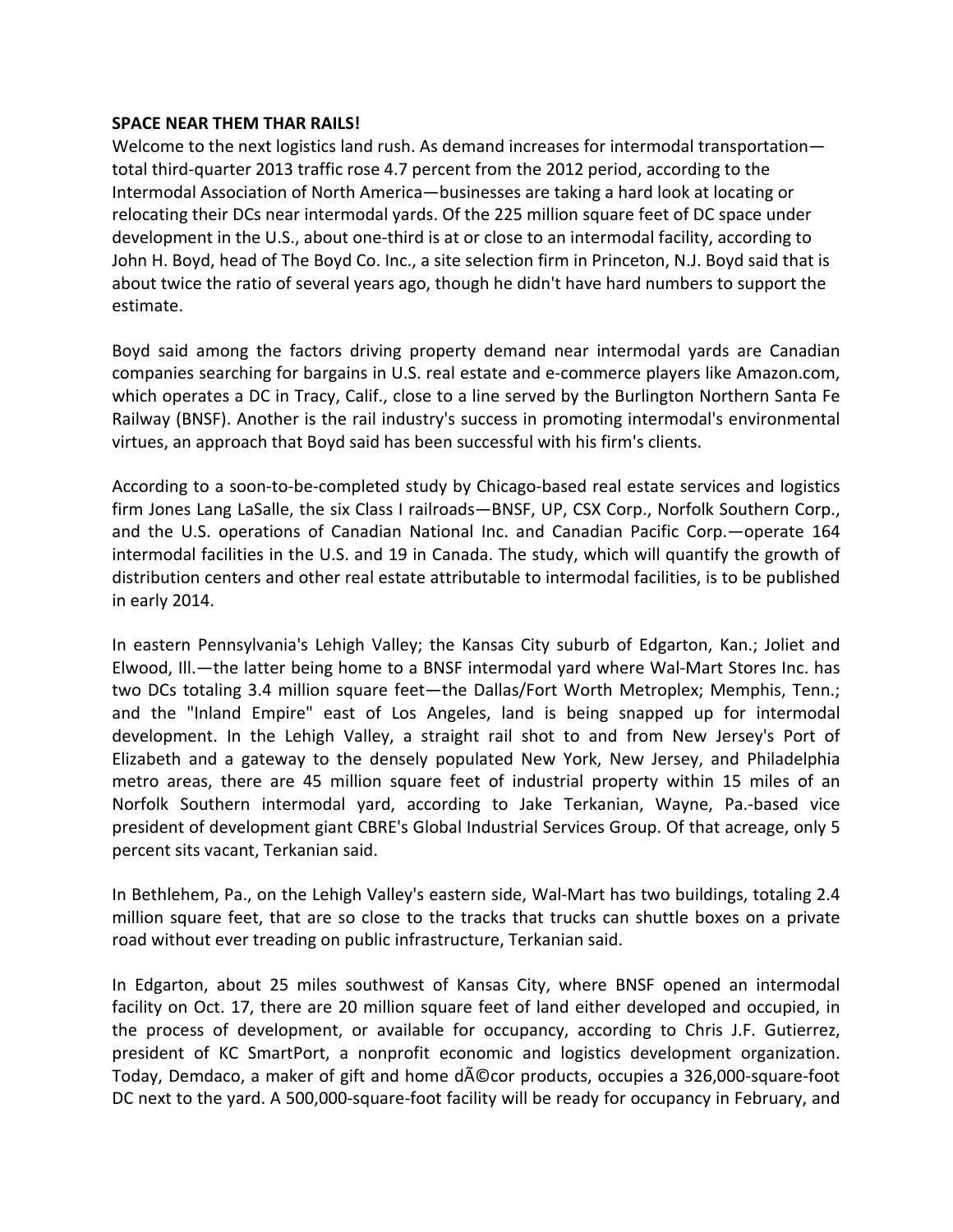dirt has been turned on two more parcels of 600,000 and 400,000 square feet, respectively, according to Gutierrez.

In Fairburn, Ga., 25 miles south of Atlanta, 5 million square feet of DC space has, over the past 14 years, been erected near a CSX intermodal terminal. That is a far cry from the 1990s when the DC operation consisted of two or three buildings clustered around an interchange off Interstate 85, according to Carl Warren, director, integration project planning for CSX Intermodal terminals, a unit of Jacksonville, Fla.‐based CSX.

### **TRADE‐OFFS WORTH THE RISK**

For intermodal users, there's a trade‐off in making a DC investment at or near a yard. Because of the increased demand for space, the cost of land near an intermodal facility can be anywhere from 10 to 20 percent higher than a comparable facility elsewhere. On paper, however, the numbers seem to support the sacrifice. Transportation accounts for 40 to 50 percent of a company's supply chain costs. By contrast, real estate clocks in at between 4 and 5 percent. The cost of a dray can run as high as \$1.75 a mile. A user who negotiated a good deal on the land will find those savings eaten up quickly with each mile they are away from the yard.

The tipping point comes in the volume projections. Cozying up to an intermodal yard makes sense if a DC is handling at least 1,000 40-foot-equivalent-unit containers a year, said Murphy of CenterPoint. Anything above that volume threshold becomes gravy; anything below that may not work, Murphy said. The strategy is "not a value proposition for everyone," he said.

Experts caution that factors such as a trained and motivated labor force, a tolerable taxing climate, and economic incentives need to align with the transportation benefits when selecting a site. "Sometimes we have to hold back our clients from making a decision" to locate a DC near an intermodal yard based solely on transport considerations, said Tim Feemster, a long-time real estate and logistics executive and now head of a Dallas-based company bearing his name.

Terkanian of CBRE said proximity to an intermodal facility is not the engine of a typical customer's site selection strategy. "We don't have clients telling us they have to be near an intermodal yard," he said.

One unsurprising roadblock to locating at an intermodal yard lies in the long‐standing organizational divide between a company's real estate and supply chain operations. Supply chain folks say the real estate side is more interested in closing a land deal at the best possible price than in taking the operation's holistic costs into account. The chasm is widened by the growth of intermodal itself, which is a recent phenomenon and whose implications might not yet be understood by real estate professionals accustomed to working with on‐highway facilities.

Logistics experts are split on this issue. Feemster said that "intermodal is a concept [real estate brokers] don't understand and [that] hasn't been on their radar screens." Warren of CSX Intermodal Terminals said the interaction between the real estate and supply chain groups is